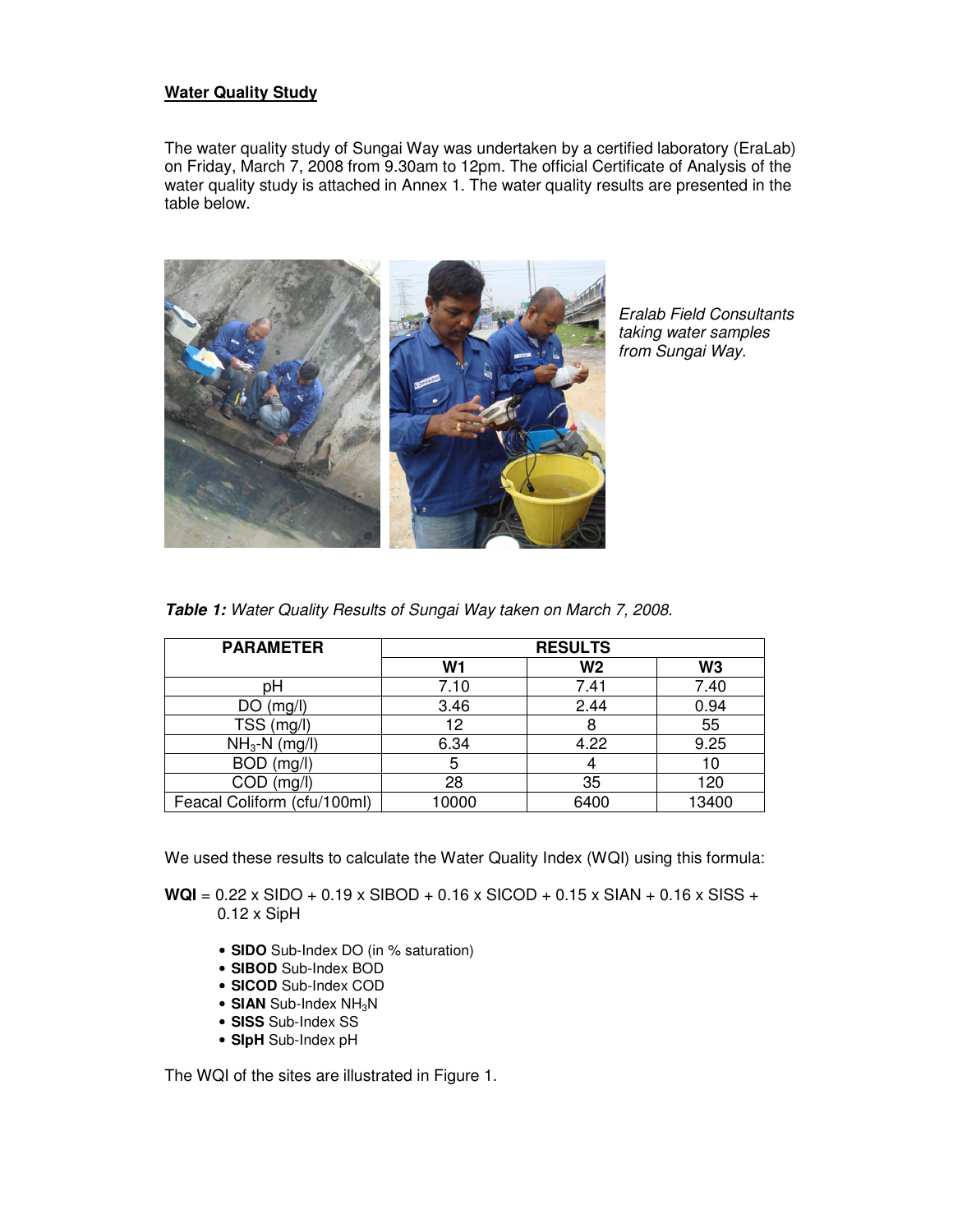The water quality in Sungai Way is highly influenced by industrial, residential and commercial effluents. Based on the WQI, all 3 sites are considered polluted under the National Classification Standards. Under the Interim National River Water Quality Standards, W1 and W2 are in Class III, and W3 is considered Class IV water quality. The quality of the water deteriorates downstream due to the accumulation and increase of wastewater being discharged into the river.



**Figure 1:** A bar chart showing the Water Quality Index (WQI) of W1, W2 and W3 calculated from the water quality results.

# Discussion on the water parameter results

# pH

pH is the measure of acidity or alkalinity of the water. The pH of water should be at 7 which is neutral, and if it was slightly more acidic, some aquatic organisms might find it difficult to survive.

The pH at all 3 sites are within range and are considered good enough to support life.

| Class                            | I            | П           | Ш           | IV          | V         |
|----------------------------------|--------------|-------------|-------------|-------------|-----------|
| <i>Parameter</i>                 |              |             |             |             |           |
| <b>BOD</b>                       | $\langle$ 1  | $1-3$       | $3 - 6$     | $6 - 12$    | >12       |
| $\mathbf{C}\mathbf{O}\mathbf{D}$ | $\langle$ 10 | $10 - 25$   | $25 - 50$   | 50-100      | >100      |
| NH <sub>3N</sub>                 | $0.1$        | $0.1 - 0.3$ | $0.3 - 0.9$ | $0.9 - 2.7$ | >2.7      |
| DO                               | >7           | $5 - 7$     | $3 - 5$     | $1-3$       | $\langle$ |
| pH                               | >7           | $6 - 7$     | $5 - 6$     | $\leq$ 5    | >5        |
| <b>SS</b>                        | $\leq$ 25    | $25 - 50$   | 50-150      | 150-300     | >300      |
| WQI                              | >92.7        | 76.5-92.7   | 51.9-76.5   | 31.0-51.9   | $<$ 31.0  |

**Table 1:** Interim National River Water Quality Standards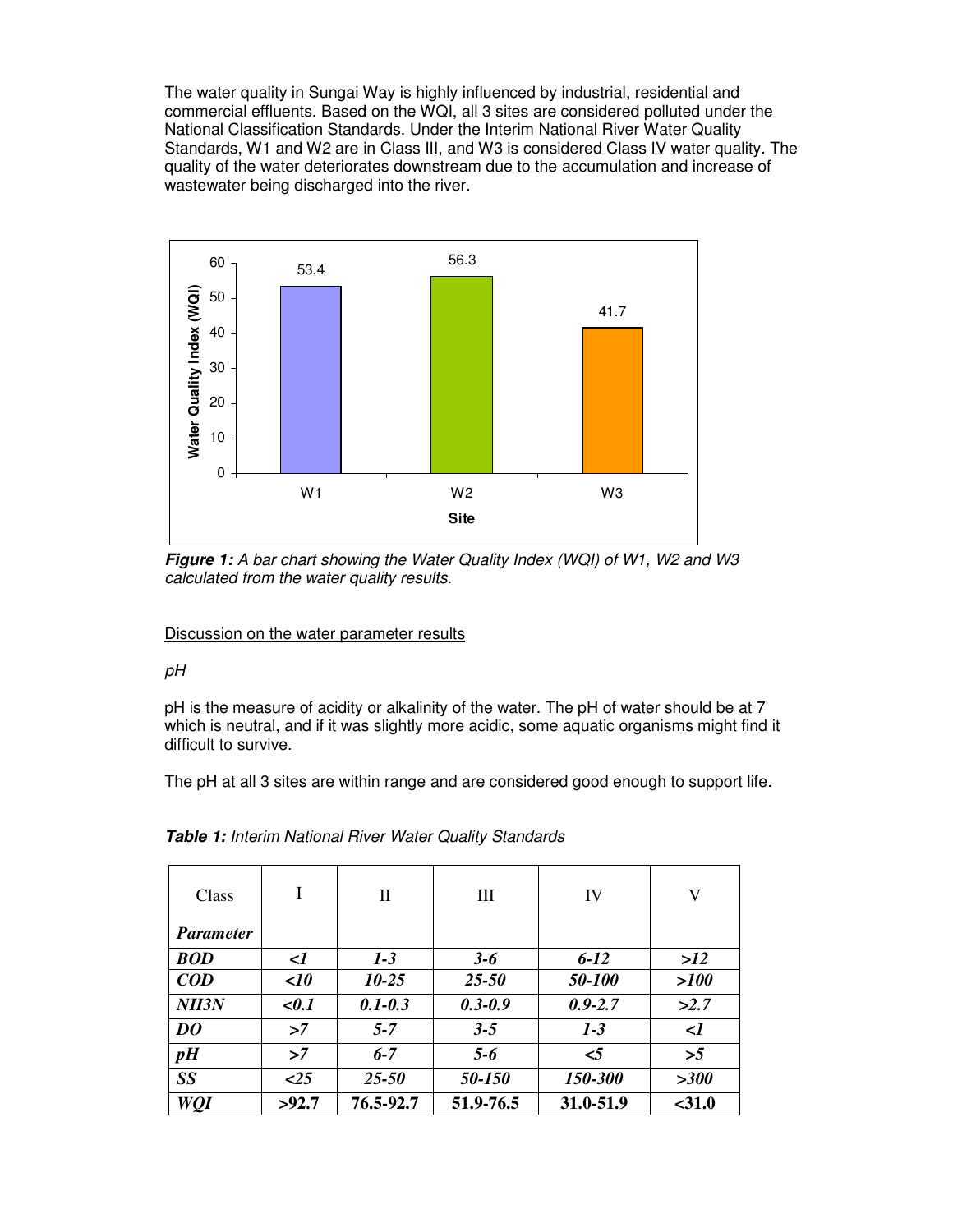## Dissolved Oxygen (DO)

Dissolved oxygen measures the amount of gaseous oxygen  $(O_2)$  dissolved in the water. Total dissolved gas concentrations in water should not exceed 110 percent.

Concentrations above this level can be harmful to aquatic life. Adequate dissolved oxygen is necessary for good water quality and to provide for aerobic life forms. As dissolved oxygen levels in water drop below 5.0 mg/l, aquatic life is put under stress. The lower the concentration, the greater the stress.

As can be seen above, the DO readings at all 3 sites were below 5 mg/l and decreased from upstream to downstream. This indicates that as the river flows downstream, there is less oxygen available for aquatic organisms. This is related to the COD and BOD levels which are discussed in further detail below.

#### Total Suspended Solids (TSS)

Total suspended solids (TSS) gives a measure of the turbidity of the water. Suspended solids cause the water to be milky or muddy looking due to the light scattering from very small particles in the water. Polluted waters are commonly turbid and improvement is usually marked by greater clarity.

The turbidity of the water in W1 and W2 is not that bad, but as it reaches W3, the clarity of the water greatly decreases and it becomes more murky.

#### Ammonia (NH3-N)

Ammonia is an inorganic form of nitrogen contained in fertilizers, sewage, and animal wastes. It is also a product of bacterial decomposition of organic matter. Ammonia becomes a concern if high levels are present. In this form (NH3-N), it can be toxic to aquatic organisms.

The ammonia levels at all 3 sites are extremely high and this is a cause of concern for living organisms in the river. The main sources of ammonia in Sungai Way probably comes from residential effluents and IWK discharge.

#### Biological Oxygen Demand (BOD)

BOD is a measure of the oxygen used by microorganisms to decompose waste. If there is a large quantity of organic waste (dead plants, leaves, grass clippings, manure, sewage, or even food waste) in the water supply, there will also be a lot of bacteria present working to decompose this waste. In this case, the demand for oxygen will be high (due to all the bacteria) so the BOD level will be high.

The BOD levels in W1 and W2 are considered average whereas the BOD level in W3 is considered high. This is due to the large amount of sludge and other waste that is found in the river. When BOD levels are high, dissolved oxygen (DO) levels decrease because the oxygen that is available in the water is being consumed by the bacteria. Since less dissolved oxygen is available in the water, fish and other aquatic organisms may not survive.

#### Chemical Oxygen Demand (COD)

Chemical oxygen demand (COD) is a measure of the capacity of water to consume oxygen during the decomposition of organic matter and the oxidation of inorganic chemicals such as ammonia and nitrite.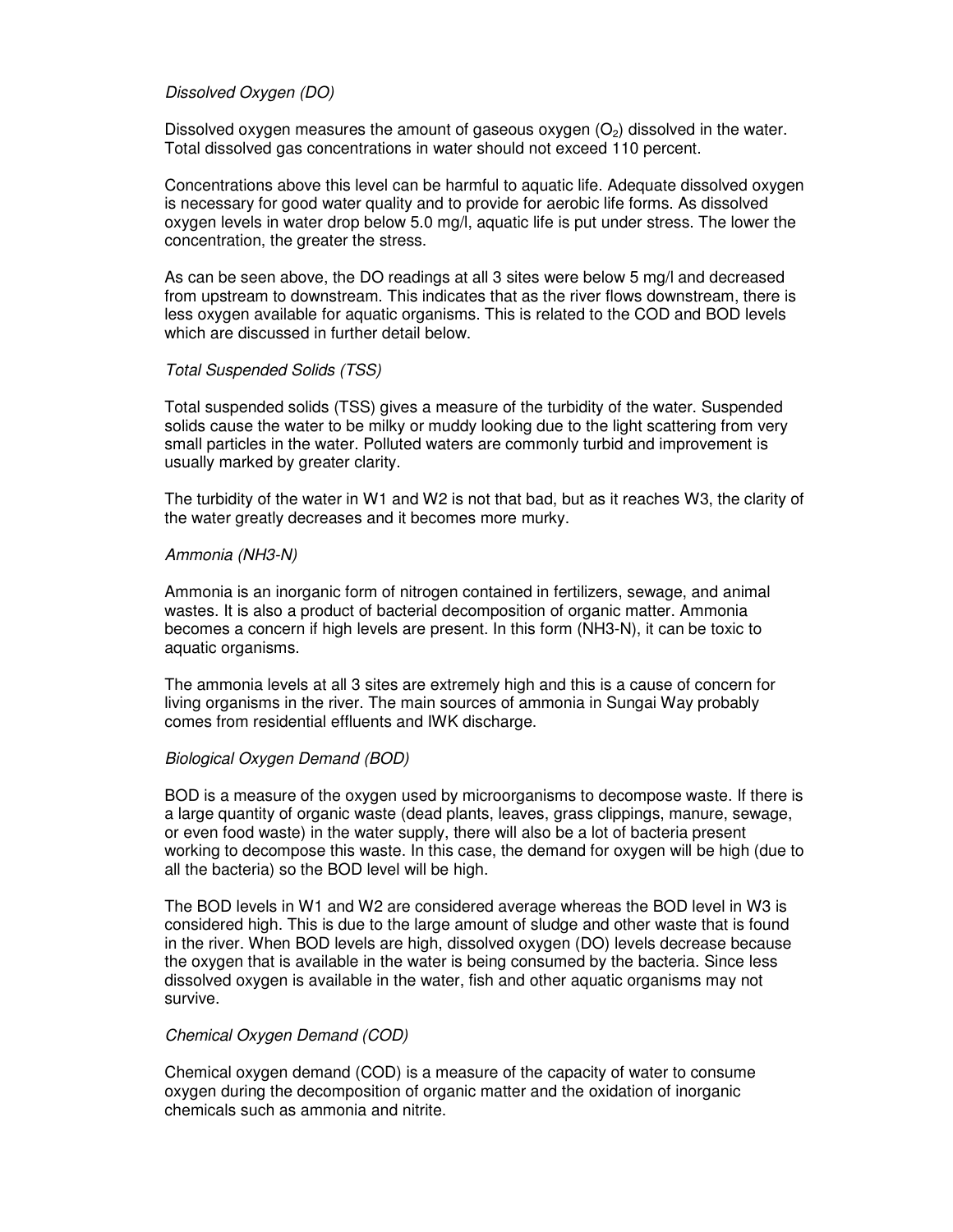The COD levels in W1 and W2 are average and in W3 it is very high, indicating that the decomposition of matter in the water is consuming a lot of oxygen. This means that there would be very little oxygen left to support other aquatic organisms.

### Faecal Coliform (E. Coli)

Large quantities of faecal coliform bacteria in water may indicate a higher risk of pathogens being present in the water, which are dangerous to human life. Untreated organic matter that contains faecal coliform can be harmful to the environment because it reduces the amount of oxygen available to aquatic organisms.

W1 and W3 are affected by discharge from IWK plants that are situated about 100m away, which explains the high faecal coliform reading. At W2, the water is diluted by other incoming sources of water from drains, so the faecal coliform levels are lower.